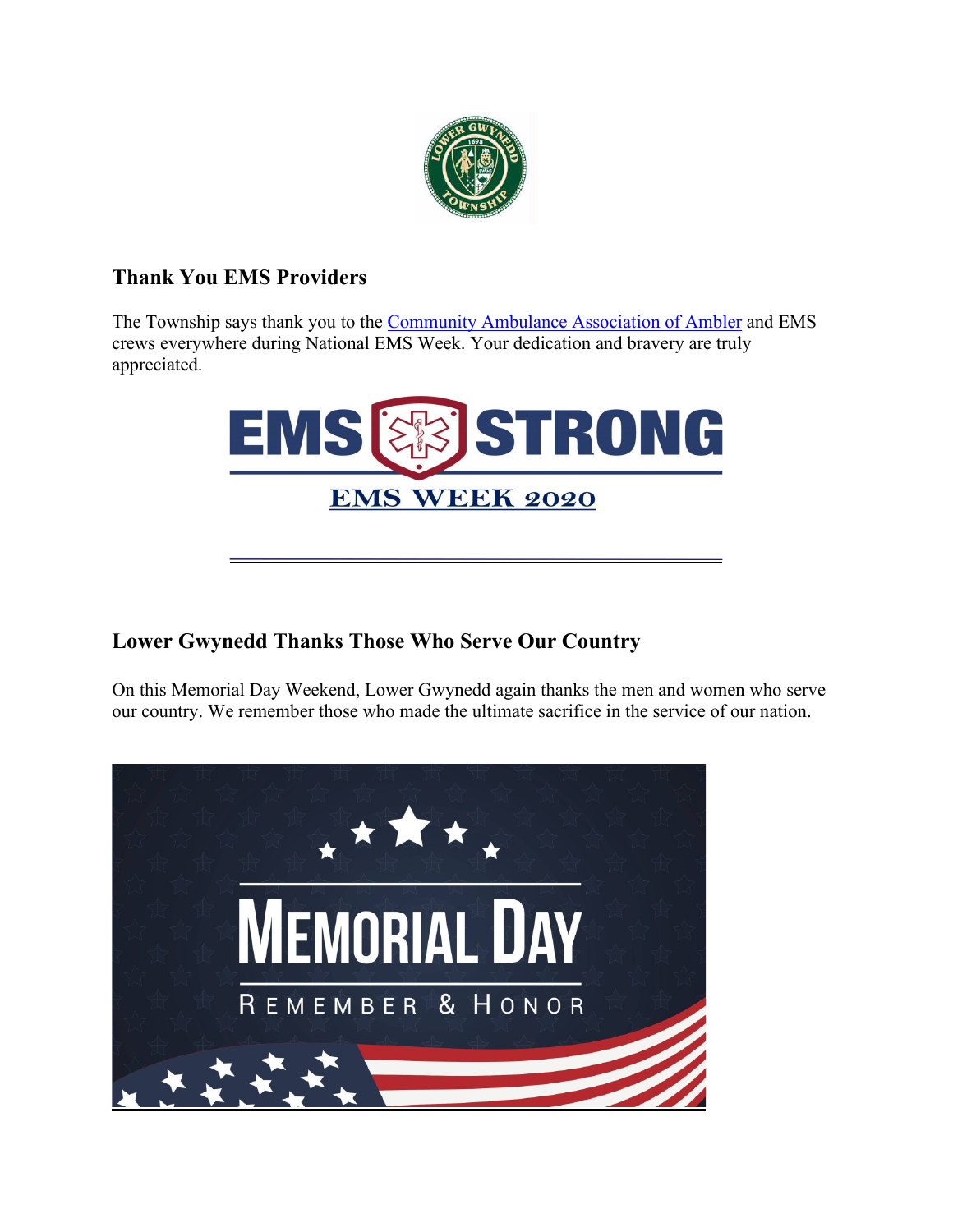#### **Congratulations to Graduates of the Class of 2020!**

The Township offers best wishes to all the graduates of the Class of 2020! The coronavirus has disrupted graduation ceremonies but it cannot take away from the many accomplishments of students throughout the Township and the region. We know you will all go on to great things.

The Wissahickon High School Class of 2020 will mark graduation with a car parade beginning at noon on Thursday, June 4. Please note the parade route and come out, observe Social Distancing, and congratulate the graduates!

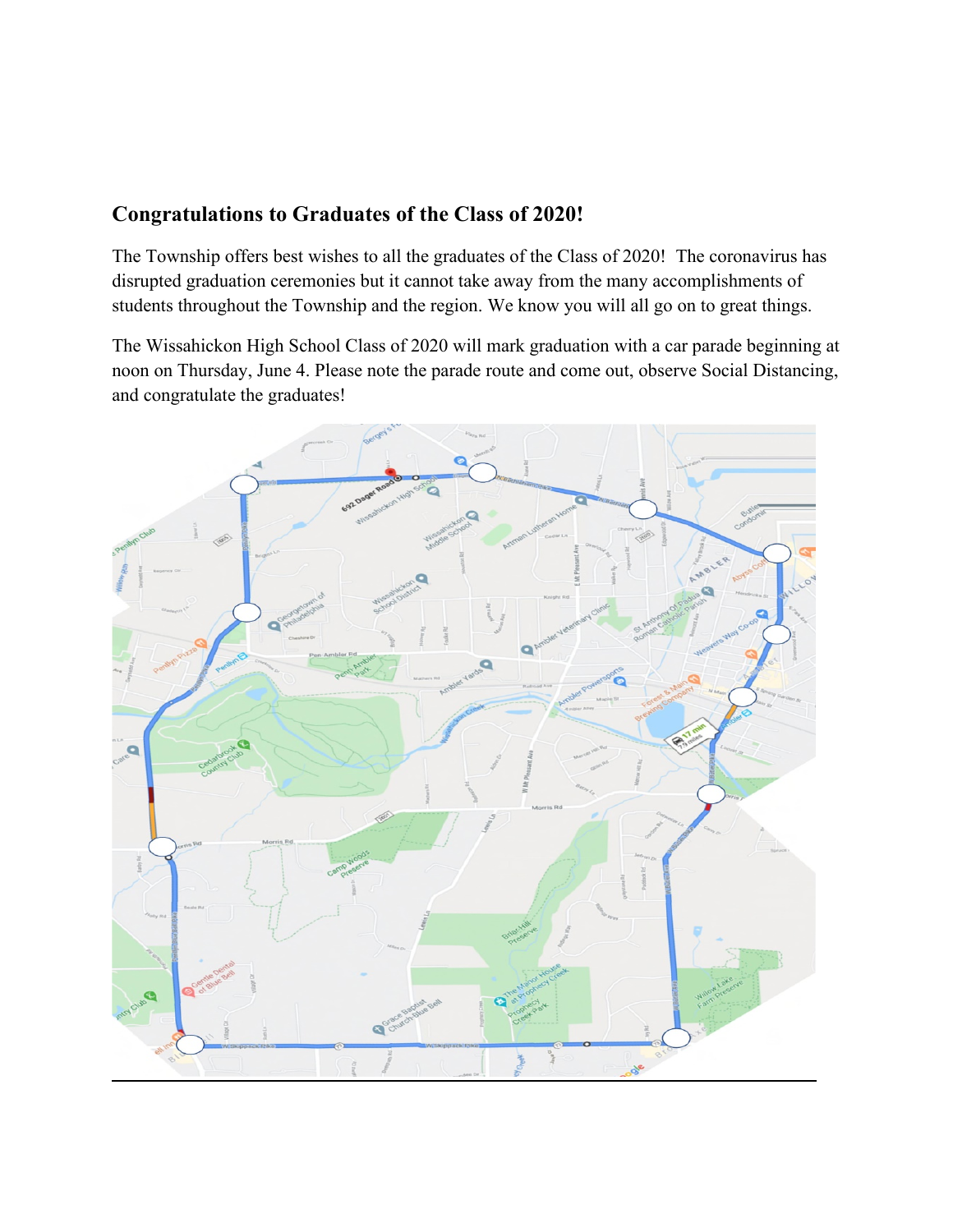## **Township Staff Continue to Work Remotely**

The Township Building will remain closed through June 4 in accordance with Governor Wolf's stay-at-home order. The Township continues to work with State and County Health Agencies as more of Pennsylvania moves toward reopening.

Staff continues to work remotely. Please call 215-646-4302 to reach the Township or email [contactus@lowergwynedd.org](mailto:contactus@lowergwynedd.org). There may be a slight delay in response to phone calls. Please schedule all inspections at least 48 hours in advance.

[Click here for Governor Wolf's reopening plan](https://www.governor.pa.gov/plan-for-pennsylvania/)



#### **Note New Polling Places For June 2 Primary Election**

There will be two polling locations in the Township for the June 2 Primary Election.

Precincts 1-1, 1-3 and 2-1 will vote at Wissahickon High School and precincts 1-2, 1-4 and 2-2 will vote at the Wissahickon School Administration Building.

Mail-in ballots can be applied for through May 26 at [www.votes.pa.com.](http://www.votes.pa.com/)

For more information, visit [Montgomery County Voter Services.](https://www.montcopa.org/753/Voter-Services)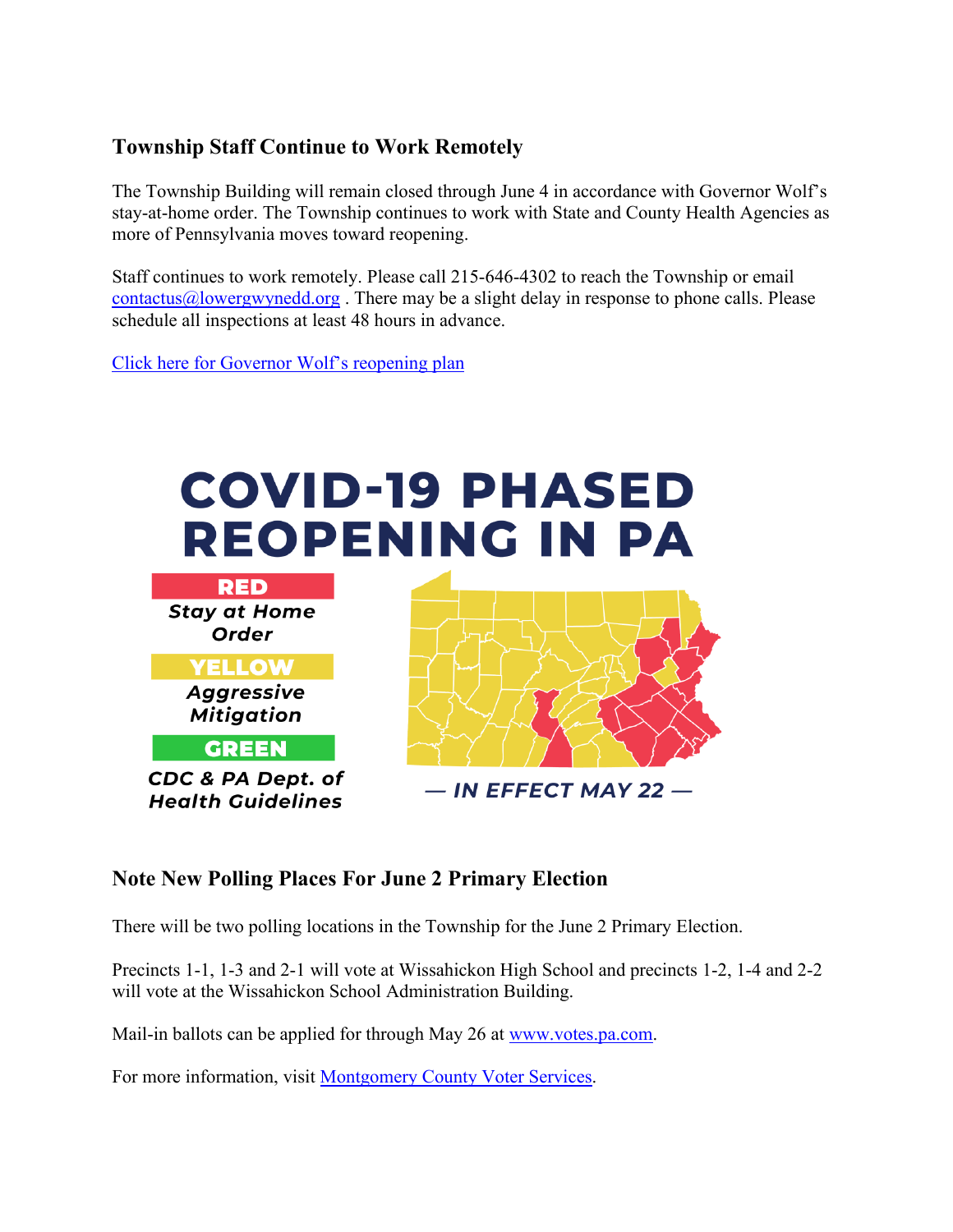## **Location: Wissahickon High School**

#### Address: 521 Houston Rd, Blue Bell, PA 19422

| <b>Precinct Name</b> | <b>Old Location</b>             |
|----------------------|---------------------------------|
| Lower Gwynedd 1-1    | Foulkeways At Gwynedd           |
| Lower Gwynedd 1-3    | Gwynedd-Mercy College           |
| Lower Gwynedd 2-1    | Lower Gwynedd Township Building |
|                      |                                 |

# **Location: Wissahickon School Administration Bldg** Address: 601 Knight Rd, Ambler, PA 19002

| <b>Precinct Name</b> | <b>Old Location</b>                    |
|----------------------|----------------------------------------|
| Lower Gwynedd 1-2    | Church Of The Messiah                  |
| Lower Gwynedd 1-4    | <b>Bethlehem Baptist Church</b>        |
| Lower Gwynedd 2-2    | Wissahickon School Administration Bldg |

## **Work Remains On Census**

About 75 percent of the Township has completed the 2020 Census. That's good work by residents but work remains. If you are part of the 25 percent remaining, please take a few minutes this weekend and complete the census. Your participation will ensure that Lower Gwynedd, Montgomery County and Pennsylvania counts.

If you are looking for comparisons, the completion rate for Pennsylvania is 63 percent and the national rate is 60 percent.

For more information, visit [2020census.gov.](https://2020census.gov/)